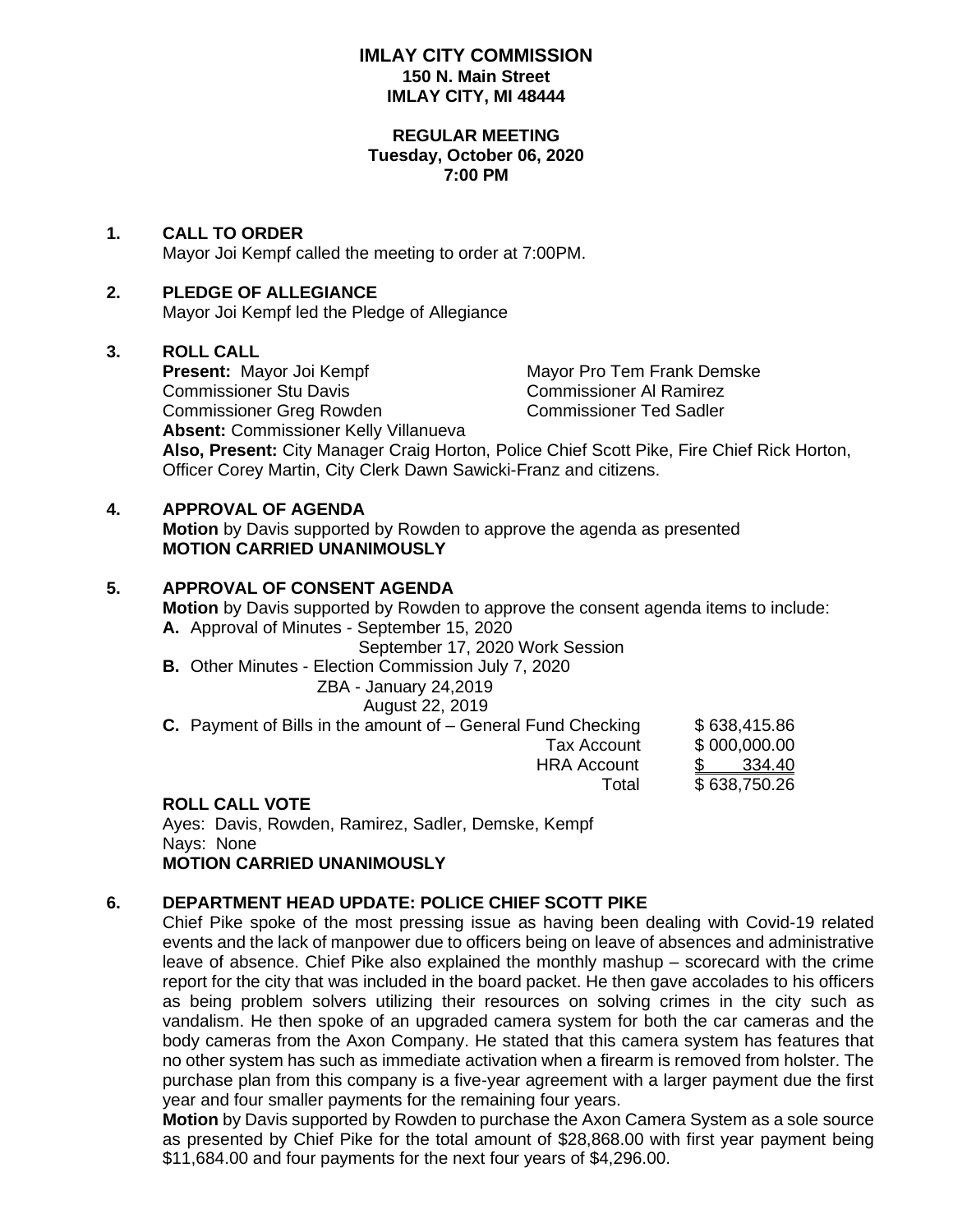#### **ROLL CALL VOTE** Ayes: Davis, Rowden, Sadler, Demske, Ramirez, Kempf Nays: None **MOTION CARRIED UNANIMOUSLY**

Officer Cory Martin spoke on the current tasks of the Code Enforcement Officer and how the challenges that the shortage of staffing of officers has created a period of time when the code enforcement had to take a lower level of importance and he had to return to regular rotation of road patrol. He shared how his position works well when he is able to establish a relationship with the blight offenders.

**7. CITIZENS FROM THE FLOOR**

None

# **8. OLD BUSINESS**

## **A. Boards and Commission Vacancies**

- 1. Board of Review: Alternate: 1
- 2. Lamb/Steele: 2
- 3. Parks & Recreation: 1
- 4. Zoning Board of Appeals: Alternate: 2

# **B. Fire Hall Purchase Orders**

**Motion** by Davis supported by Ramirez to purchase the blinds for the fire hall from Katie Alexander and Associates including installation for a price of \$1,600.00 as presented. **ROLL CALL VOTE**

Ayes: Davis, Ramirez, Demske, Rowden, Sadler, Kempf Nays: None

# **MOTION CARRIED UNANIMOUSLY**

# **C. Fire Chief Rick Horton-Fire Hall Information**

Fire Chief Horton spoke of the water leakage under the doors at the new fire hall. He has a quote from an independent cement company that reviewed the cement issue and will fix the cement for a fee. City Manager Craig Horton said he will meet with those involved and try to come to a solution to this issue as soon as possible.

## **9. NEW BUSINESS**

## **A. Trick-or-Treat Time**

The city is not actually sanctioning Halloween or Trick-or-Treating. All this is…the siren will be set off to help people be aware of the trick-or-treaters and help aid in safety of the people out and about to the wellbeing of our community. The siren will be set off at 6pm and again at 8pm to keep things as normal as possible.

## **B. City Fund Balance Policy**

City Manager Craig Horton has presented a City Fund Balance Policy that needs to be put in place per the advice of our auditors.

**Motion** by Davis supported by Sadler to approve the City Fund Balance Policy as presented. **MOTION CARRIED**

# **10. MANAGER'S REPORT**

Mayor Joi Kempf stated that the city applied for and received two grants from CARES Act; one at \$26,000 and one at \$40,000.

Fire Chief Rick Horton stated that the firemen were ecstatic about receiving the CARES Act funds and had no idea that this was coming to them.

City Manager Craig Horton stated that Revenue Sharing will be \$7,000 less in the coming year than what we received in the last year for funding. Update on the splashpad: the colors have been chosen, parts are to be ordered, pipes will be installed this year and the rest will be finished next year with a completion date of May 7, 2021. An inspector from MML was in recently and inspected the roofs of some of the city buildings for possible claims but has not gotten back to us as of yet. DPW Superintendent Ed Priehs spoke with DTE on placing a light at Newark Road and Stoldt Avenue and received a quote for \$2000.00 for the cost of installing this light. The